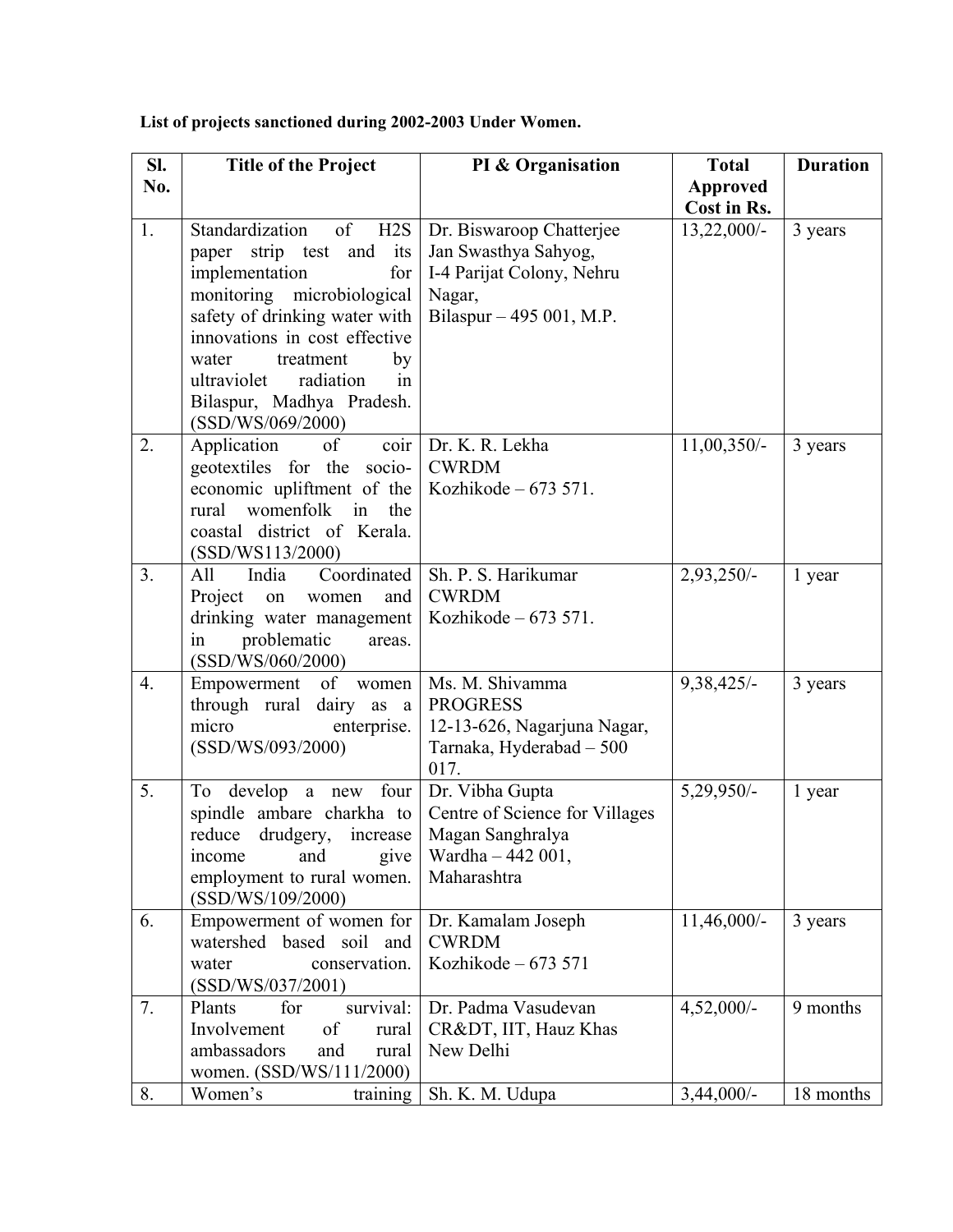|     | programme for vanilla crop<br>cultivation.<br>(SSD/WS/118/2000)                                                                                                                     | Syndicate Agriculture and<br><b>Rural Development</b><br>Foundation,<br>Hiriadka - 576 113, Karnataka                                                                                            |               |           |
|-----|-------------------------------------------------------------------------------------------------------------------------------------------------------------------------------------|--------------------------------------------------------------------------------------------------------------------------------------------------------------------------------------------------|---------------|-----------|
| 9.  | Food<br>processing<br>and<br>preservation<br>technology<br>training programme for rural<br>women. (SSD/WS/115/2000)                                                                 | Ms. K. Muthlakshmi<br>CARD, Samthuvapuram,<br>Pulivalam $-622507$ ,<br>Puddikkotai Dist. T.N.                                                                                                    | 5,75,500/-    | 2 years   |
| 10. | Evaluation<br>of<br>of<br>cost<br>medicinal<br>cultivation<br>of<br>plants at field condition and<br>dissemination<br>among.<br>(SSD/WS/047/2001)                                   | Dr. M. R. Rajagopalan,<br>Gandhigram Trust,<br>Gandhigram P.O., Dindigul<br>Anna Dist., Tami Nadu 624<br>302                                                                                     | 2,43,000/-    | 18 months |
| 11. | Low cost preservation and<br>processing of horticulture<br>produce.<br>(SSD/WS/048/2001)                                                                                            | Fr. T. D. George SDB, Agency<br>for Integral Development<br>Action, Don Bosco House, P.<br>Box No. 40, Dimpur - 797<br>112, Nagaland                                                             | $12,05,500/-$ | 2 years   |
| 12. | Development<br>and<br>demonstration<br>of<br>culture<br>of<br>techniques<br>marine<br>bivalves<br>for<br>rural<br>development.<br>(SSD/WS/006/2001)                                 | Dr. Yasin Modassir,<br>Dhempe College of Arts &<br>Science, Miramar, Panaji, Goa<br>$-403001$                                                                                                    | 9,15,900/-    | 3 years   |
| 13. | Scientific validation studies<br>on use of traditional herbs<br>(mentioned)<br>in<br>ancient<br>literature) as water purifiers<br>rural<br>by<br>women.<br>(SSD/WS/037/2001)        | Dr. (Mrs.) Pramila Gupta,<br>Prof. & Head, Department of<br>Plant Pathology and<br>Nematology, Allahabad<br>Agricultural Institute, P.O.<br>Agricultural Institute,<br>Allahabad - 211 007, U.P. | $4,32,175/-$  | 1 year    |
| 14. | Medicinal Plantation through<br>women self help groups.<br>(SSD/WS/041/2001)                                                                                                        | Mr. Ashok Pareek, Kumarappa<br>Institute of Gram Swaraj, B-<br>190 University Marg, Bapu<br>Nagar, Jaipur – 302 015,<br>Rajasthan                                                                | $5,60,000/$ - | 3 years   |
| 15. | vitro<br>clonal<br>In<br>mass<br>of frequently<br>propagation<br>endangered<br>used<br>and<br>medicinal plants and their<br>organic cultivation in Idukki<br>Dist.(SSD/WS/066/2001) | Dr. V.J.<br>Philip, Peermade<br>Development<br>Post<br>Society,<br>Box 11, Peermade $-685$ 531,<br>Idukki Dist., Kerala.                                                                         | 11,27,800/-   | 3 years   |
| 16. | Action<br>research<br>on<br>based<br>community<br>coastal<br>with<br>management<br>zone<br>involvement<br>specific<br>of                                                            | Dr.(Mrs.) Krishna Srinath<br>Central Institute of Fisheries<br>Technology, Cochin                                                                                                                | $11,45,400/-$ | 3 years   |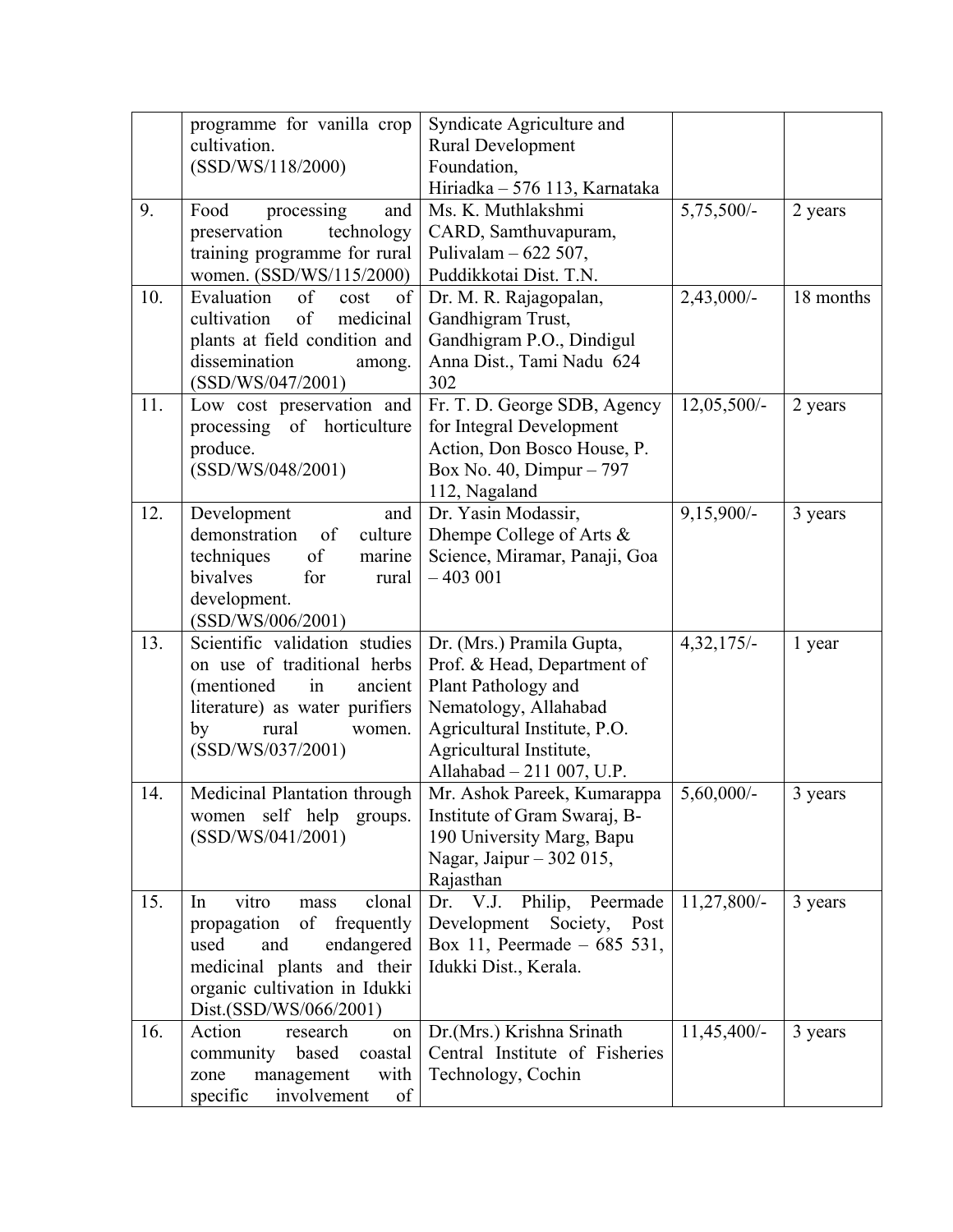|     | women. (SSD/WS/053/2001)                                                                                                                                                                                               |                                                                                                                                    |               |           |
|-----|------------------------------------------------------------------------------------------------------------------------------------------------------------------------------------------------------------------------|------------------------------------------------------------------------------------------------------------------------------------|---------------|-----------|
| 17. | Standardization<br>of  <br>propagation<br>and<br>popularization of Garcinia<br>Cabogia.<br>(SSD/WS/091/2000)                                                                                                           | Sh. C. R. Raju<br><b>COSTFORD</b><br>Mavelikara, Kerala - 690 106.                                                                 | 10,81,700/-   | 3 years   |
| 18. | Involving women scientists<br>societal<br>programmes.<br>in<br>(SSD/WS/037/2001)                                                                                                                                       | Prof. Padma Vasudevan<br>Indian Institute of Technology<br>Hauz Khas, New Delhi.                                                   | $11,14,300/-$ | 18 months |
| 19. | Cultivation and processing of<br>plants used in nutraceuticals/<br>functional foods – involving<br>SC/ST, other economically<br>unemployed<br>weaker<br>and<br>of<br>the<br>society<br>women<br>(SSD/WS/052/2001)      | Dr. P. Pushpangadan<br><b>National Botanical Research</b><br>Institute, Lucknow $-226001$ ,<br>U.P.                                |               |           |
| 20. | A participatory pilot action<br>research<br>project<br>on<br>standardization of cultivation<br>$&$ processing techniques for<br>prioritized medicinal plants<br>agro-climatic<br>6<br>at<br>zones<br>(SSD/WS/002/2002) | Mrs. Rajashree Joshi<br>Rural Communes, 70, 2 <sup>nd</sup><br>Floor, LIC Building, Anandilal<br>Poddar Marg, Mumbai - 400<br>002. | $10,99,100/-$ | 3 years   |
| 21. | of<br>Development<br>a<br>commercial prototype of a<br>manual shear to size gauges<br>to be used for manufacture of<br>sanitary napkins by village<br>women (SSD/WS/030/2002)                                          | Dr.(Mrs.) Sumana<br>Chakravertty Datta, Society for<br>Rural Industrialization,<br>Bariatu, Ranchi - 834 009,<br>Jharkhand.        | $6,00,000/$ - | 1 year    |
| 22. | Development of nutritional<br>garden by women folk for<br>household food security in<br>village Amal Kalla, Paschim<br>Rai, Bareilly Road,<br>near<br>Lucknow<br>city.<br>(SSD/WS/015/2002)                            | Dr. (Mrs.) Kamla Kulshrestha<br>National Botanical Research<br>Institute, Rana Pratap Marg,<br>Lucknow - 226 001, U.P.             | 8,92,000/-    | 3 years   |
| 23. | Social actions for improving<br>nutrition<br>knowledge<br>and<br>among<br>awareness<br>young<br>rural gifts to reduce pre<br>volume<br>of<br>anaemia<br>(SSD/WS/059/2001)                                              | Dr. Shobha Rao<br>Agarkar Research Institute<br>Agarkar Road, Pune- 411 004.                                                       | $7,43,500/-$  | 3 years   |
| 24. | Shiitake (Lentinus edodes)<br>mushroom<br>cultivation<br>for<br>rural<br>socio-economic<br>$1: \alpha$                                                                                                                 | Smt. M. Komuni<br>Mao Women Society, Church<br>Road, Senapati - 795 106,                                                           | 2,99,000/-    | 18 months |